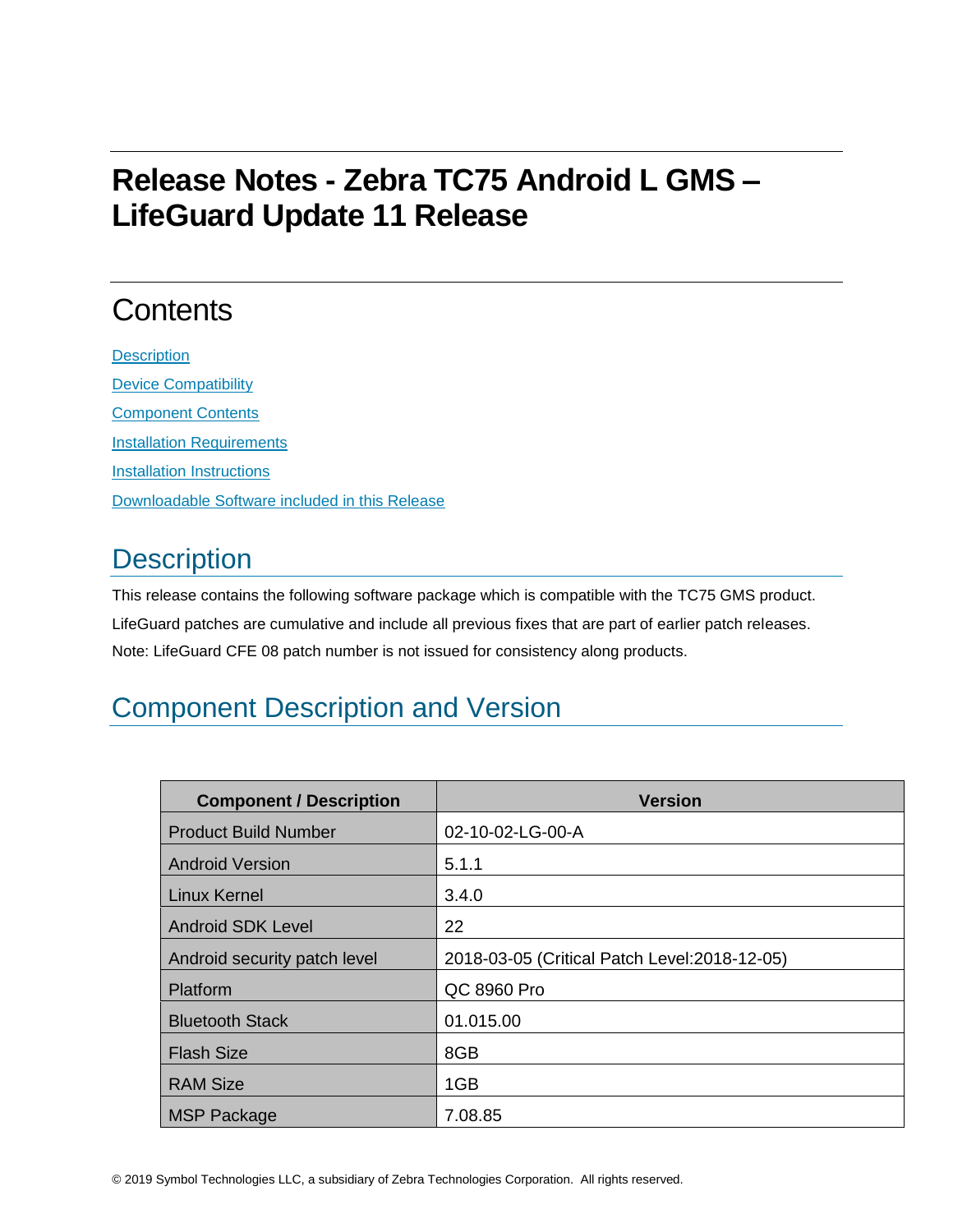| Scanning                           | 19.12.35.0                                                  |
|------------------------------------|-------------------------------------------------------------|
| SimulScan Demo App                 | 2.6                                                         |
| SimulScanEngine                    | 1.13.6.5                                                    |
| Datawedge                          | 6.7.48                                                      |
| <b>EMDK</b>                        | 6.8.21.1121                                                 |
| Mx/OSX                             | OSX QC.51.5.2.14 / MXMF version: 7.2.10.2                   |
| WiFi                               | FUSION_QA_2.00.0.0.018                                      |
| <b>PTT</b>                         | 3.1.27                                                      |
| <b>Touch FW</b>                    | Stylus-80_GLOVE-105, FW:1.2.AA                              |
| RxLog                              | 4.58.5.0                                                    |
| Mlog                               | MLogPackage v06.54 / MLogManager v06.54 / Service<br>v06.54 |
| B <sub>2</sub> M                   | 1.0.0.297                                                   |
| <b>Bluetooth Pairing Utility</b>   | 3.7                                                         |
| <b>DataAnalytics</b>               | 1.0.2.1859                                                  |
| <b>File Browser</b>                | 1.19.12                                                     |
| <b>Stage Now</b>                   | 2.10.1.1389                                                 |
| <b>App Gallery</b>                 | 2.8.4.13                                                    |
| <b>Battery Swap</b>                | 1.00                                                        |
| <b>Tech Docs</b>                   | 1.0.0                                                       |
| <b>WWAN</b>                        | QP200-W160926A-6102076                                      |
| <b>RIL</b>                         | Qualcomm RIL 1.0                                            |
| TS.25                              | JAN092017                                                   |
| <b>IMEI SV</b>                     | <b>GMS:24</b>                                               |
|                                    | Non GMS:23                                                  |
| <b>WLAN</b>                        | WLAN-1240294.1                                              |
| <b>GPS</b>                         | GPS-1.0.0                                                   |
| <b>NFC</b>                         | NFC_NCIHAL_AR3.5.0_Lollipop, FW:122                         |
| Sensors (Accel, Gyro, Light, Prox) | 1                                                           |
| Camera                             | CAM-FRONT-1.0.0 / CAM-REAR-1.0.0                            |
| <b>MSR</b>                         | MSR-1.0.8                                                   |
| <b>MobiControl</b>                 | 12.2.0. Build 23469                                         |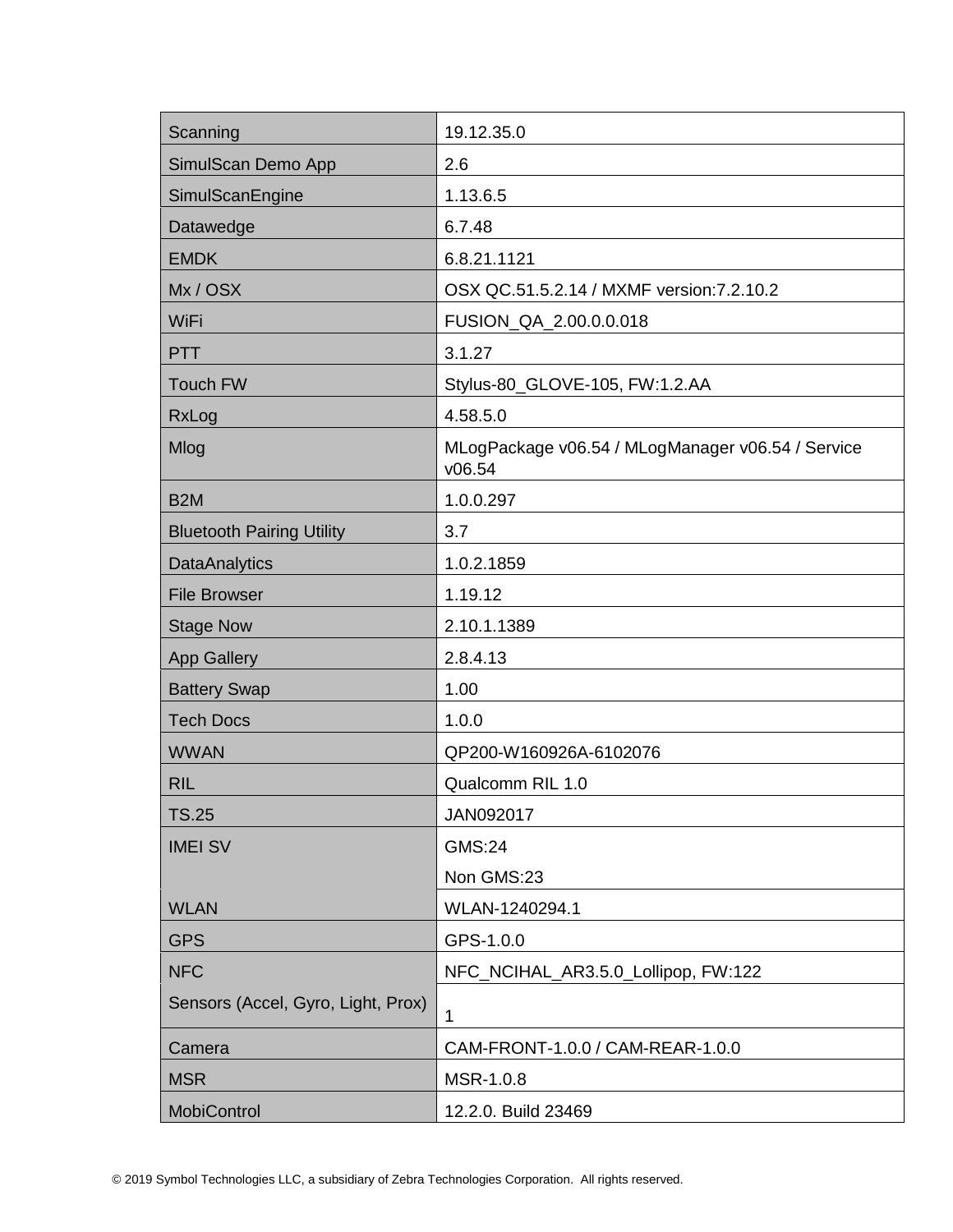| <b>Zebra Volume Control</b> | 1.1.23                                                              |
|-----------------------------|---------------------------------------------------------------------|
| NFC Payment Manger          | <b>NA</b>                                                           |
| <b>IST</b>                  | App:1.00 build 3/Service: 1.00 build 1/Firmware: 1.00 build 5       |
| <b>Battery Manger</b>       | 1.3.6                                                               |
| <b>DDT</b>                  | 1.15.0.11                                                           |
| <b>FingerPrint</b>          | Zebra/TC75/TC75:5.1.1/02-10-02-LG-00-<br>A/180316:user/release-keys |
| <b>ZSL</b>                  | 3.1.1                                                               |
| Zebra Data Service          | 1.0.0.1002                                                          |
| <b>WifiConfig CSP</b>       | 7.0.1                                                               |
| <b>EKB</b>                  | 1.7.0.5                                                             |

## **1. CFE v11 Updates:**

❖ CFE-TC75-L-XX-021002-G-00-11.zip (GMS)

❖ **Android Security Patch Level**: March 05, 2018 (Critical Patch Level: December 05, 2018) Use the below link to see the Android Security bulletin for more information: <https://source.android.com/security/bulletin/>

- SPR36118 Resolved an issue wherein patch version was not updating in cfe.ini.
- SPR34738 Resolved an issue wherein device reboots when VPN connection established over Cellular (AT & T).
- SPR35368 Resolved an issue wherein scanner crash while scan the barcode just before suspend or after resume the device.
- SPR35362 Resolved an issue to set hardware picklist to scan barcodes which are very close to each other.
- SPR33745 Resolved an issue where device advertise as 11ac supported.
- SPR33709 Implemented the intercharacter delay functionality in Datawedge to support RDP session scan data transfer.
- SPR34191 Resolved an issue where Devices not sending the hostname to the DHCP server.
- Updated below mentioned components:
	- o MX: 7.2.10.2 (For detail please refer [http://techdocs.zebra.com\)](http://techdocs.zebra.com/)
	- o Scanner Framework: 19.12.35.0
	- o EKB:1.7.0.5
	- o Bluetooth: 01.015.00

### **2. CFE v10 Updates:**

- ❖ CFE-TC75-L-XX-021002-G-00-10.zip (GMS)
- ❖ **Android Security Patch Level**: March 05, 2018 (Critical Patch Level: September 05, 2018)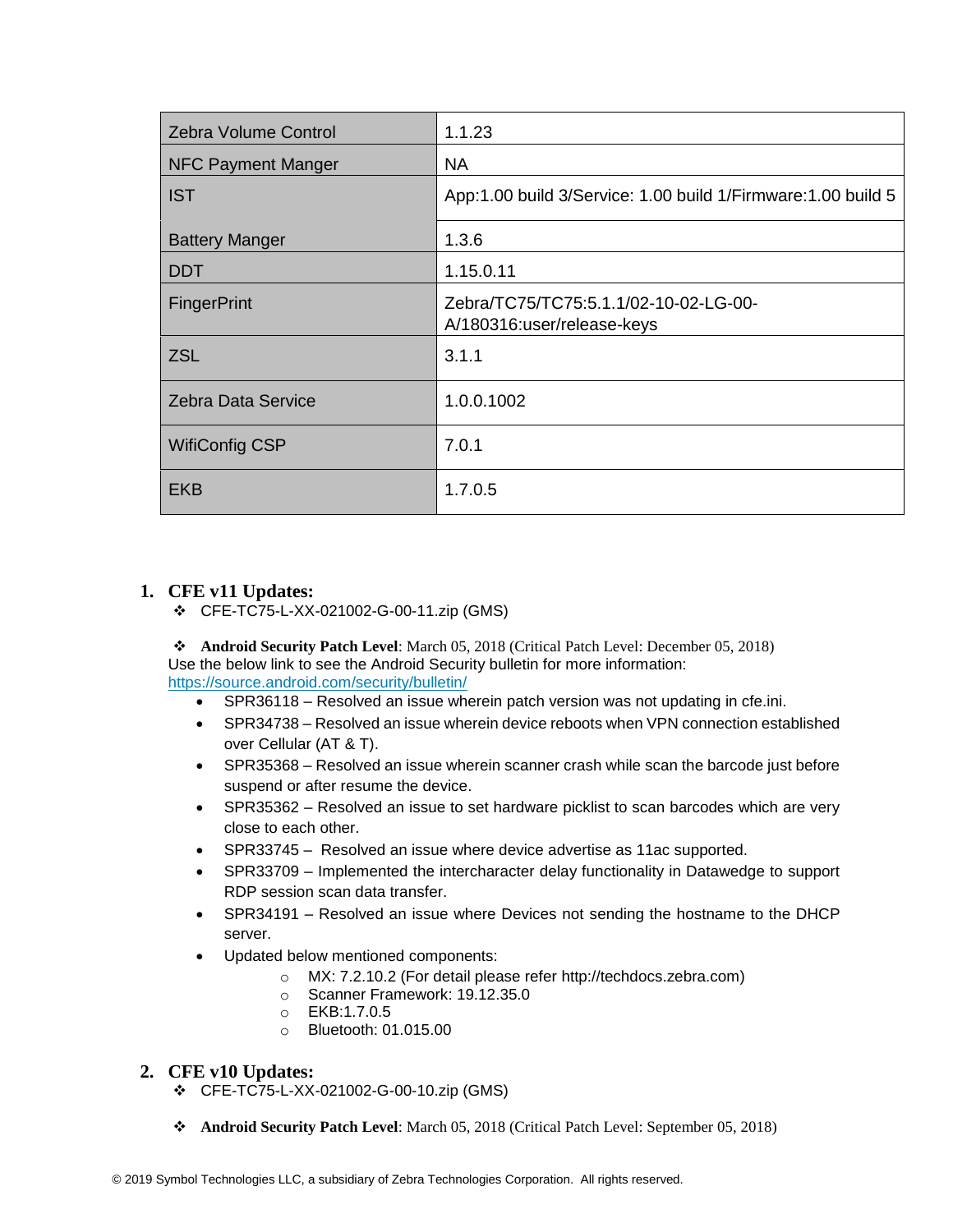Use the below link to see the Android Security bulletin for more information: <https://source.android.com/security/bulletin/>

- SPR35025 Resolved an issue where Proxy Auto Config (PAC) did not work properly following stops/restarts of the PacService.
- SPR33977 Resolved an issue wherein set time zone issue observed with StageNow.
- SPR34716 Resolved an issue wherein the MX Framework did not restart properly following events where the service was stopped.
- SPR34679 Resolved an issue wherein setting WiFi Band selection to Auto was not working properly with StageNow.
- SPR34936 Resolved an issue wherein Datawedge used to crash on bootup.
- SettingsEULA has been renamed to Zebra Data Services.
- Updated below mentioned components:
	- o MX: 7.2.9.0 (For detail please refer [http://techdocs.zebra.com](http://techdocs.zebra.com/))
	- o Scanner Framework: 19.10.35.1
	- o ZSL:3.1.1
	- o WifiConfigCSP:7.0.1

### **3. CFE v9 Updates:**

- ❖ CFE-TC75-L-XX-021002-G-00-09.zip (GMS)
- ❖ Note: If whitelisting is enabled ZSL functionalities will NOT work. This issue will fix in next release.

❖ **Android Security Patch Level**: March 05, 2018 (Critical Patch Level: June 05, 2018) Use the below link to see the Android Security bulletin for more information:

<https://source.android.com/security/bulletin/>

- SPR33755 Resolved an issue wherein the Whitelisted apps were unable to submit XML to MX.
- SPR33207 Resolved an issue wherein the Device Diagnostic tool had an issue with reading the Battery Cycles in the application for PP+ batteries.
- SPR34267 Resolved an issue where-in user was not able to enable USB debugging option using StageNow.
- SPR33862 Fixed an issue where-in user could not set Display Timeout value of 30min using StageNow.
- SPR34145 Fixed an issue wherein user was unable to connect to WLAN network due to WEP Key Index issue.
- SPR34307 Resolved an issue wherein device out of the box intermittently failed to get staged via StageNow.
- SPR34083/34014/32519 Resolved an issue wherein disabling WWAN radio via Airwatch using StageNow XML fails.
- SPR33639 Resolved an issue wherein the customer app install and launch during device sleep state and device stop emitting scan beam after awake from suspend.
- SPR33876 Resolved an issue wherein Display Timeout was unable set via StageNow.
- SPR33607 Resolved an issue where few fresh devices were unable to stage after unbox the device.
- SPR33538 Resolved an issue wherein the Scanner beam stuck off and No LED beam while pressing scanner button.
- SPR33981 Resolved an issue Czech Republic Regulatory Country could not be set using Wifi config profile.
- SPR34429 Resolved an issue wherein device failed to emit scan beam if the application was launched during device suspend.
- SPR34614 Fixed an issue in DataWedge wherein scanner could not be enabled due to quick enabling and disabling of scanner through Intents.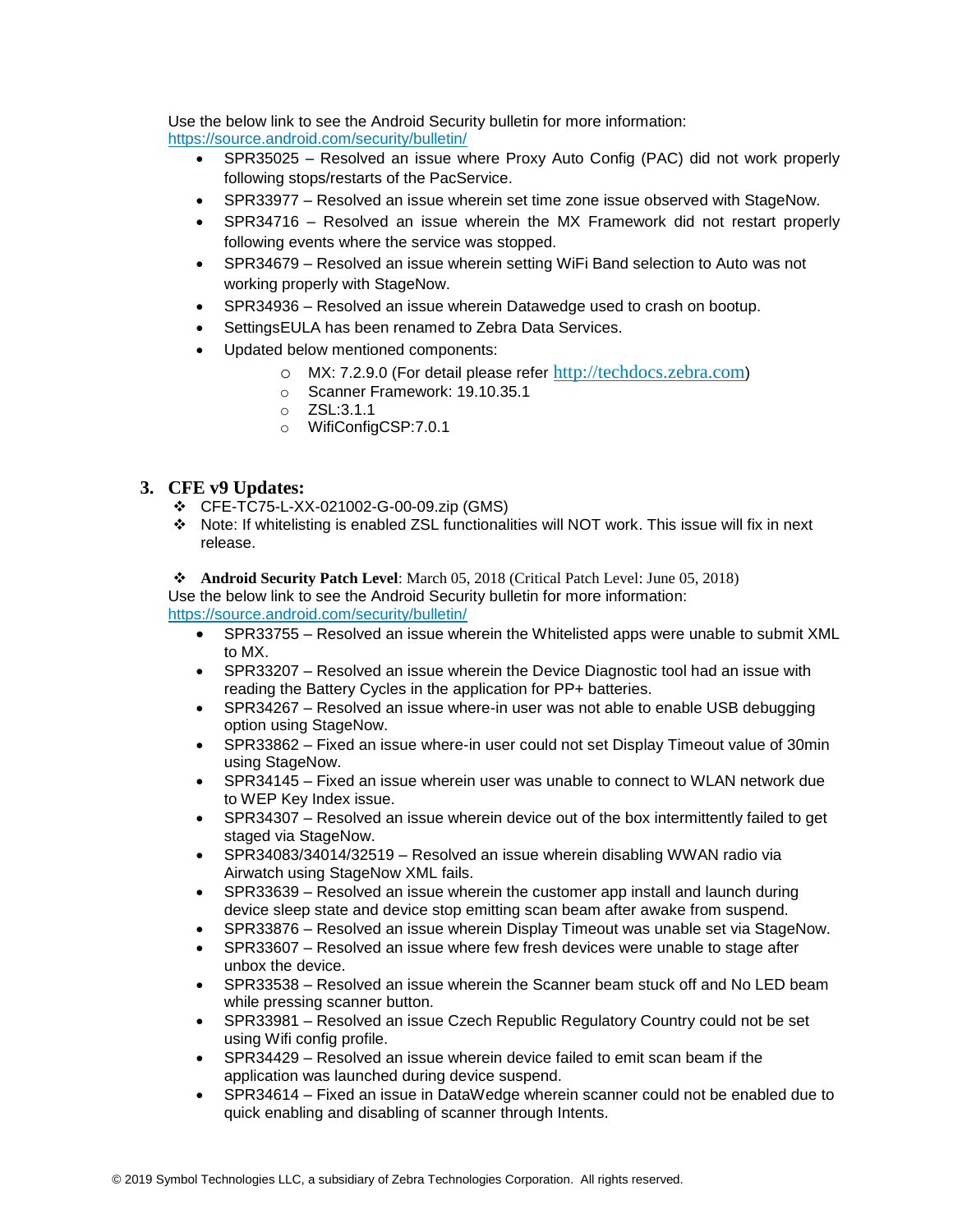- SPR33897 Resolved an issue wherein Dialer screen was not launching when triggered through an intent "android.intent.action.CALL\_BUTTON".
- SPR33156 Provided configurability option to enable or disable A-GPS based on the presence of gpsinfo.txt.

 To disable A-GPS, create a dummy file with name "gpsinfo.txt" and copy it to /enterprise/usr and reboot the device.

- SPR34716 Resolved an issue wherein the MX was getting killed by Backupmanager and didn't restart properly.
- SPR34213 Resolved an issue wherein shared preference initialization without launching EKB.
- Added support for Enterprise Lockdown feature.
- Updated below mentioned components:
	- o Datawedge: 6.7.48
	- o EKB: 1.7.0.2 (Added as an System application with this CFE 09)
	- o MX: 7.2.8.2

#### **4. CFE v7 Updates:**

❖ CFE-TC75-L-XX-021002-G-00-07.zip (GMS)

#### ❖ **Android Security Patch Level**: March 05, 2018

Use the below link to see the Android Security bulletin for more information: <https://source.android.com/security/bulletin/>

- Spectre & Meltdown correction for variant 1 and variant 2.
- SPR33599 Resolved an issue wherein few of the system applications are getting disabled after enabling whitelist.
- SPR33799 Resolved an issue wherein scanner was unable to read '\n' and '\r'.
- SPR33930 Resolved an issue wherein dhcp address was not acquired by the device, while hostname is greater than 32 characters.
- SPR34123 Resolved an issue wherein super keys are not working in stage now app.
- SPR33823 Resolved an issue wherein black screen occurred in DataWedge application.
- SPR33973- Resolved an issue wherein erroneously loading default profile by providing feature to ignore disabled profiles in DataWedge.
- SPR33671- Resolved an issue wherein user was unable to create WIFI profile with username as backslash followed by number.
- Updated below mentioned components:
	- o Datawedge: 6.7.47
	- o StageNow: 2.10.1.1389
	- o EMDK: 6.8.21.1121
	- $O$  MX: 7.2.1.0
	- o File Browser: 1.19.12
	- o Diagnostic Tool: 1.15.0.11
	- o Scanner Framework: 19.9.35.0
	- o Radio: 2.00.0.0.009
	- o Bluetooth: 01.12.00

#### **5. CFE v6 Updates:**

❖ CFE-TC75-L-XX-021002-G-00-06.zip (GMS)

❖ **Android Security Patch Level:** January 05, 2018

Use the below link to see the Android Security bulletin for more information: <https://source.android.com/security/bulletin/>

### **6. CFE v5 Updates:**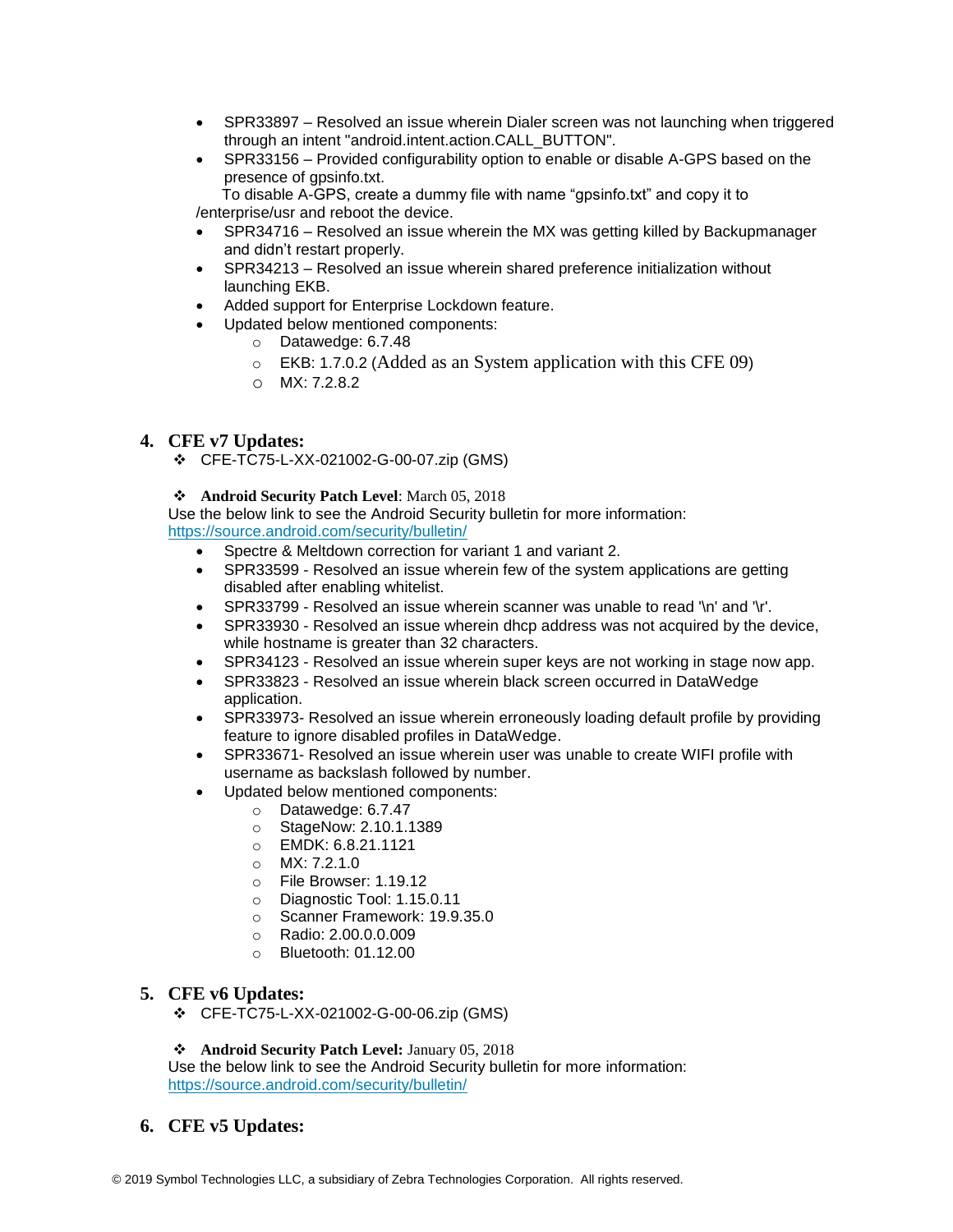❖ CFE-TC75-L-XX-021002-G-00-05.zip (GMS)

#### ❖ **Android Security Patch Level:** December 05, 2017

Use the below link to see the Android Security bulletin for more information: <https://source.android.com/security/bulletin/>

- SPR33157 Resolved an issue wherein the BUTTON\_L1 has been consumed by both barcode scanner and Google chrome client.
- SPR32825 Resolved an issue wherein BT headset volume up/down was not working during Bluetooth call scenario.
- SPR33233 Resolved an issue wherein the DataWedge 6.2.24 could not replace separator or non-printable ascii character with \$.
- SPR32463 Resolved an issue wherein the StageNow File Manager downloads frequently fails due to Socketimeout exception.
- Updated below mentioned components:
	- o Datawedge: 6.6.49
		- o StageNow: 2.9.1.1344
		- o EMDK: 6.7.10.1010
		- o MX: 7.1.1.0

### **7. CFE v4 Updates:**

❖ CFE-TC75-L-XX-021002-G-00-04.zip (GMS)

❖ **Android Security Patch Level:** September 05, 2017

Use the below link to see the Android Security bulletin for more information: <https://source.android.com/security/bulletin/>

- Corrections for KRACK vulnerabilities applied.
- SPR30400/31340 Added support to enable/disable Network Monitoring Notification.

### **8. CFE v3 Updates:**

❖ CFE-TC75-L-XX-021002-G-00-03.zip (GMS)

#### ❖ **Android Security Patch Level:** September 05, 2017

Use the below link to see the Android Security bulletin for more information: <https://source.android.com/security/bulletin/>

- Updated below mentioned components:
	- MXMF Version 7.0.2.1
	- DataWedge Version 6.5.61
	- EMDK Version 6.6.14.914
	- Staging Client Version 2.8.1.1221
- Resolved an issue in MX to prevent leakage of configuration parameters.
- Included fix for BlueBorne vulnerability.
- Included fix for blank screen seen during boot.
- SPR32582 Added support for Netherlands Belgium language.
- SPR32385 Resolved an issue wherein Simulscan API fails to read Chinese passports.
- SPR32008\_SPR31820 Resolved an issue wherein scanning PDF417 barcodes which contain embedded 0x0D characters resulted in continuous line of data instead of displaying in different lines.
- SPR32666 Resolved an issue wherein device reboots when it roams from secured to open Wi-Fi network.
- SPR32676 Resolved an issue wherein DataWedge App crashes when Velocity App tries to send an Intent to enable the scanner plugin.
- SPR32775 Resolved an issue wherein the notification class created with FLAG INSISTENT was not getting cleared upon pulling down the notification drawer.
- **9. CFE v2 Updates:**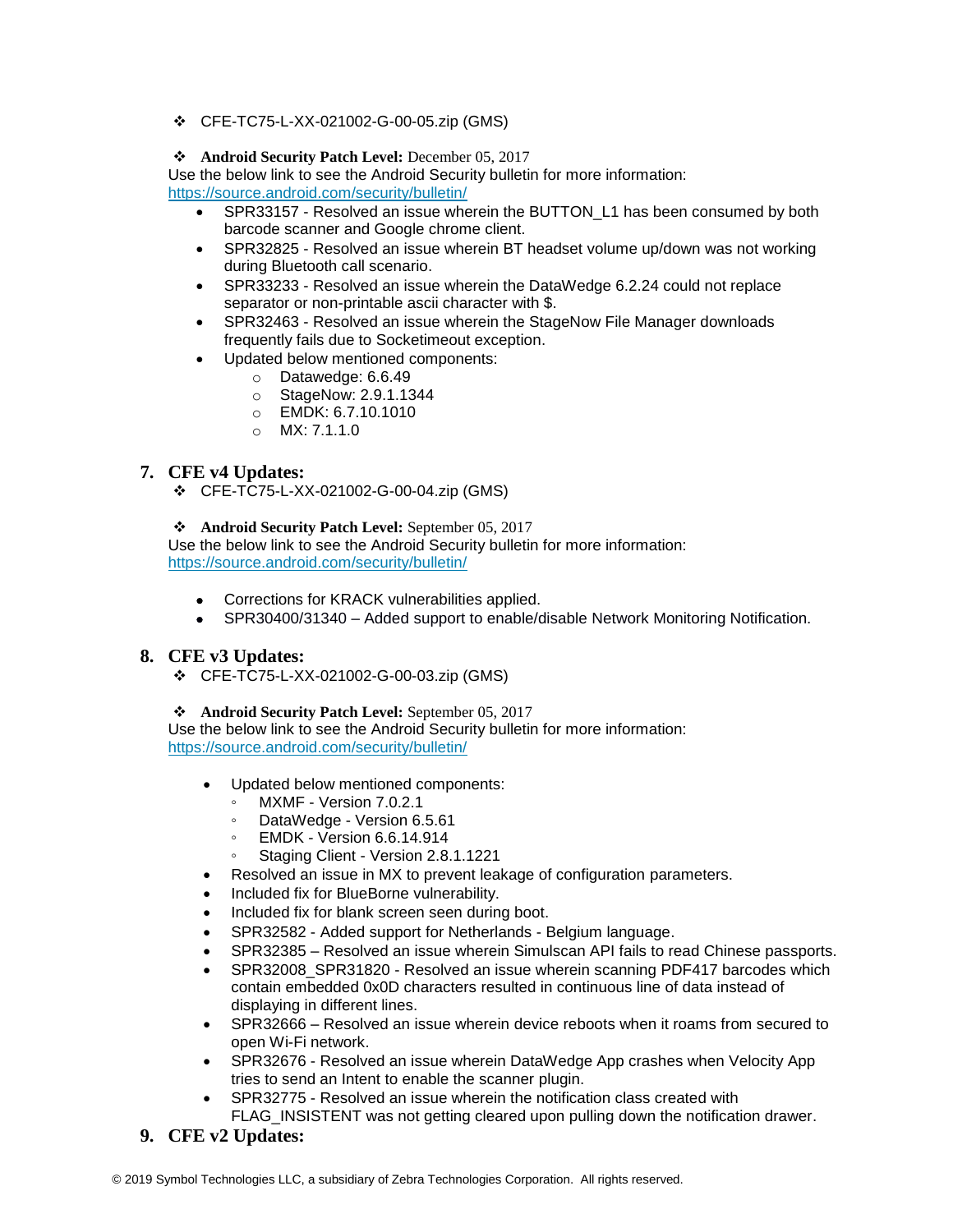❖ CFE-TC75-L-XX-021002-G-00-02.zip (GMS)

#### ❖ **Android Security Patch Level:** August 05, 2017

Use the below link to see the Android Security bulletin for more information: <https://source.android.com/security/bulletin/>

- SPR29912 Resolved an issue wherein certificates installation failed through stagenow.
- SPR30401 Added support to get the CFE version via MDM clients.
- SPR31954 Resolved an issue wherein dhcpd was not able to start due to lengthy host name.
- SPR32135 Resolved an issue wherein Settings screen does not revert to its normal state even though the locale language is changed from Arabic to English via EMDK.
- SPR32240 Resolved an issue wherein the scanner service was not responding while switching between applications.
- SPR32193\_SPR32230 Resolved an issue wherein devices experiencing authentication failures, and were not able to recover.
- SPR32539 Resolved an issue wherein build certificates were lost randomly even though certificates were not expired.
- SPR32326 Resolved an issue wherein Settings application crashed while trying to set enterprise keyboard as the default keyboard and disable AOSP keyboard through the stageNow profile.
- SPR32413 Resolved an issue wherein after selecting the static option in the ethernet settings, changes are not reflecting in interface and the interface was always dhcp.

## <span id="page-6-0"></span>Device Compatibility

This software release has been approved for Android TC75 L models mentioned below.

| Device           | <b>Operating System</b> |
|------------------|-------------------------|
| TC75AH-GA11ES-A1 | Android 5.1.1           |
| TC75AH-GA11ES-A2 | Android 5.1.1           |
| TC75BH-GA11ES    | Android 5.1.1           |
| TC75BH-GA11ES-TW | Android 5.1.1           |
| TC75BH-GA11ES-IA | Android 5.1.1           |
| TC75BH-GA11ES-BR | Android 5.1.1           |

## <span id="page-6-2"></span><span id="page-6-1"></span>Installation Requirements

- The Software update requires SKU hardware device.
- Enterprise Reset and Factory Reset package files are available on the TC75 Software Download section on Zebra.com

## <span id="page-6-3"></span>Installation Instructions

BEFORE UPDATING THE OS IMAGE, EXTERNAL POWER MUST BE APPLIED TO THE TERMINAL VIA USB CHARGING CABLE OR CRADLE.

PLEASE ENSURE BATTERY LEVEL IS > 30%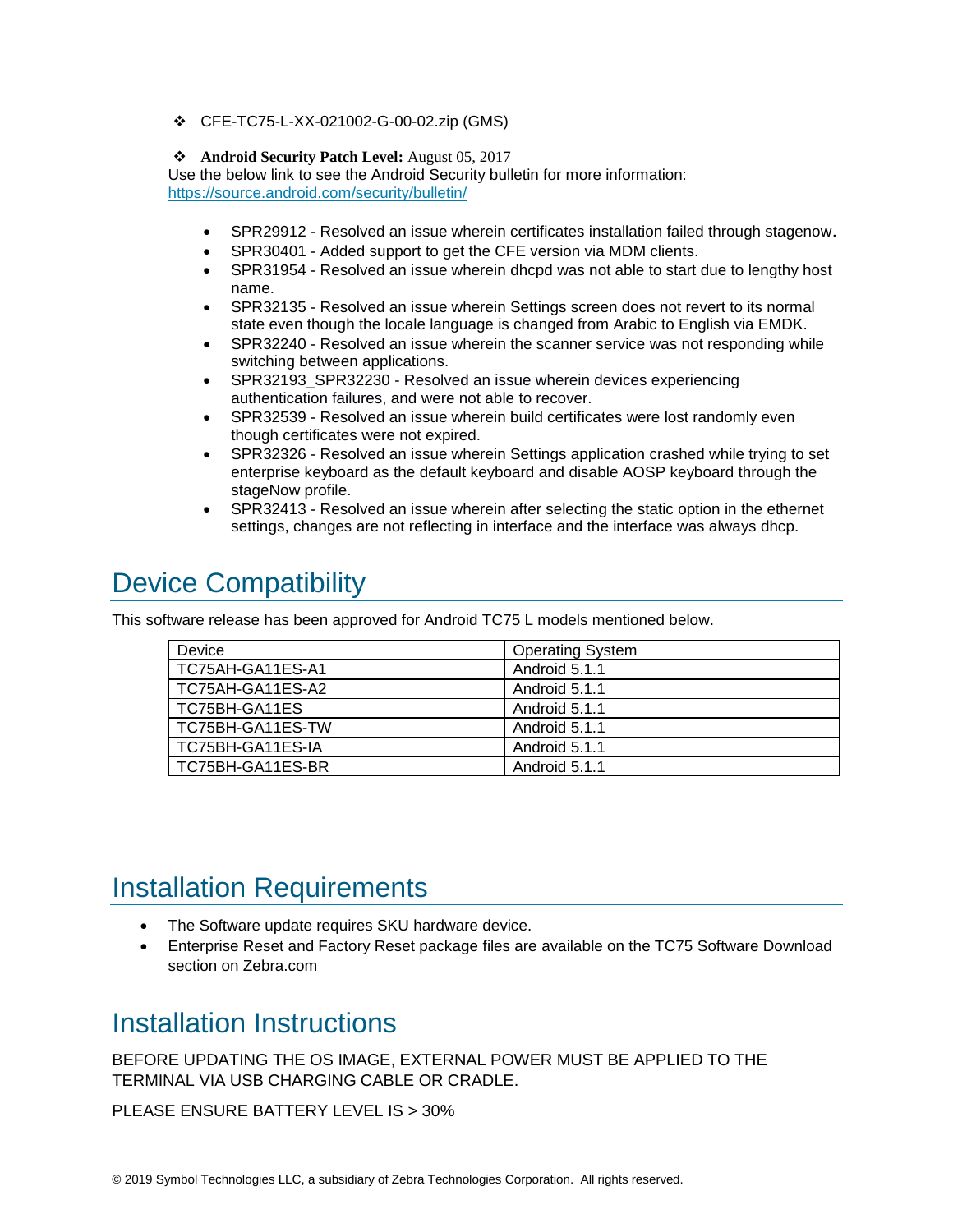## **CFE software update procedure for TC75 GMS:**

- 1. Connect the USB cable from your PC to the device and enable USB mass storage mode on the device.
- 2. On your PC you should see an internal and external USB mass storage drive (SD card) appears in the File Explore and copy "**CFE-TC75-L-XX-021002-G-00-11.zip**" file to any storage.
- 3. Press and hold on the device Power button, click on power off and wait until the screen is turned OFF.
- 4. Press and hold power, Vol+ button and PTT button.
- 5. Keep holding all three buttons until the device vibrates.
- 6. Device should enter recovery mode.
- 7. if applying update via Sideload Method
	- a. Use the Volume + and to highlight, "Apply update from ADB" and press the PTT Key to select it
	- b. With your Command Prompt open in the Host machine, type "adb sideload" command and add a space and then drag and drop the CFE on to it and click enter.
	- c. Your PC screen will show files being installed and a little blue horizontal progress bar on your device will show status... and after about  $6\sim$  minutes it should be done and you should be back at the Android Recovery screen.
	- d. *"Reboot system now"* is highlighted. Press the PTT Key to Reboot.
- 8. If applying update via SD card.
	- a. Click on Vol+ or Vol- to navigate and select SD card or internal storage. Press PTT button to select it.
	- b. Click on Vol+ or Vol- to navigate to the recovery update zip file.
	- c. Click on PTT button to select and start the recovery update process.
	- d. Device will automatically reboot and will be ready to use.
- 9. To Check the Android Patch Level after installing the CFE package in the device,
	- a. Settings->About Device->SW Components: Device Patch Version: 11
	- b. ADB Shell method: Execute following command from PC's command prompt: \$ adb shell getprop ro.device.patch.version \$ 11
- 10. Now you are all set to use your **TC75**.